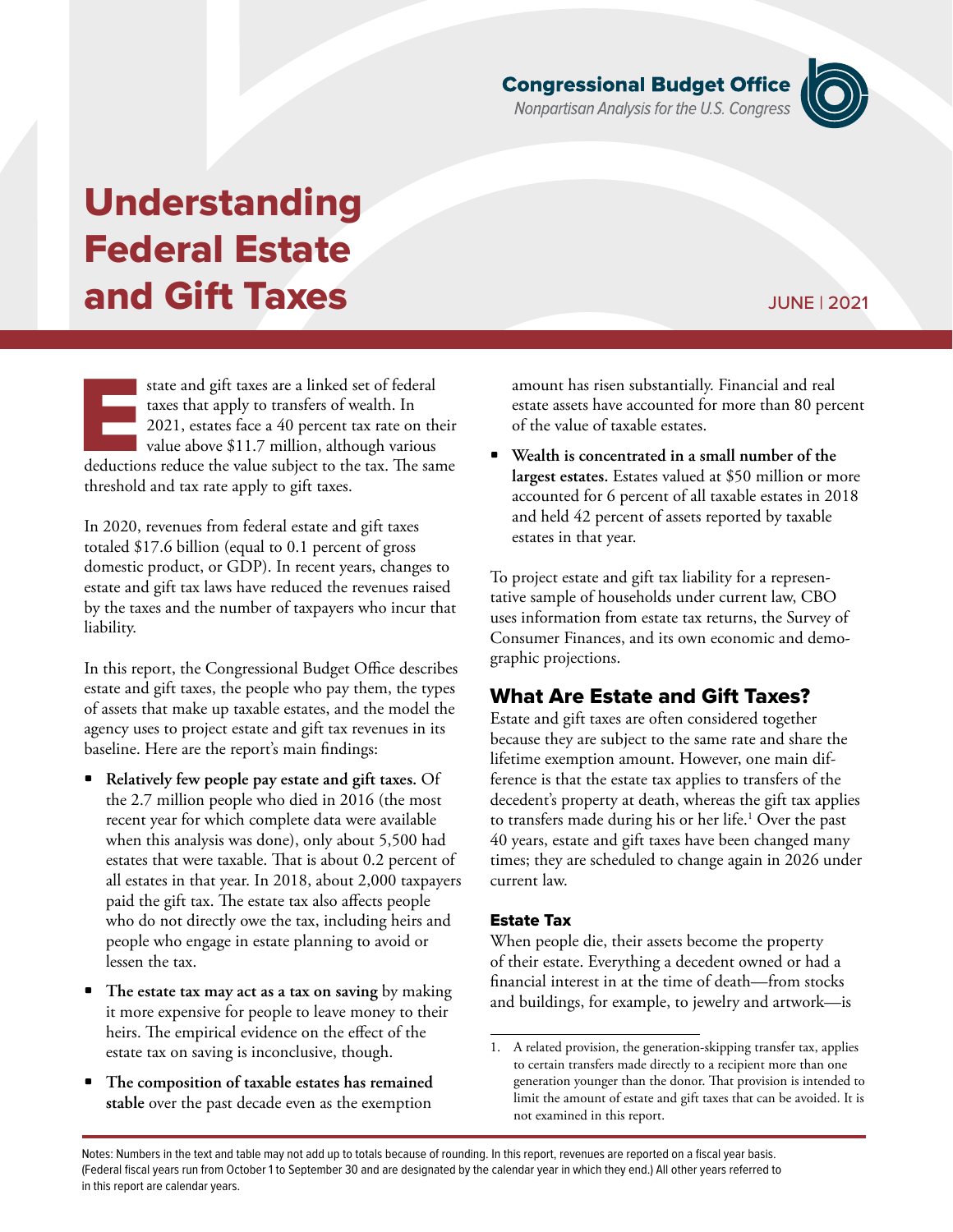considered part of his or her estate. If the value of the decedent's *gross* estate exceeds \$11.7 million in 2021, then the executor of the estate must file a federal estate tax return, even if no amount is owed. (The decedent and the estate are separate taxable entities.) The amount owed is based on the value of the *taxable* estate. In 2021, any value above the exemption amount of \$11.7 million is taxed at a rate of 40 percent.<sup>2</sup>

The value of the *gross* estate is computed by adding all the decedent's assets and property, the decedent's share of jointly owned assets, gifts and gift taxes paid within three years of death, and (in certain cases) life insurance proceeds. The value of the estate's assets is usually determined as the fair-market value on the owner's date of death, although other provisions apply to assets used in a farm or a closely held business (which typically has very few shareholders).3 The value of the *taxable* estate is determined by deducting from that total amount any transfers to the surviving spouse, contributions to charitable organizations, debts, funeral costs, state estate tax liability, and other costs associated with administering the estate.

Married decedents can transfer any unused exemption amount to their surviving spouse, which effectively doubles the exemption for married couples to \$23.4 million.<sup>4</sup> To account for inflation, the exemption amount is indexed to changes in the chained consumer price index (CPI).

An estate tax return is due within nine months of the owner's death. Estates can apply for an automatic sixmonth extension, though, so estate tax returns for deaths in a particular year may be filed in that year or in one of

the two following calendar years. Payment of estate tax liability is generally due nine months after the owner's death. Under certain conditions, however, executors can apply for an extension. For example, estates of farms and closely held businesses can defer their tax liability and pay the amount due over 10 years.

#### Gift Tax

The gift tax applies to transfers of property when the full value is not received in return.5 Gifts below the annual exclusion amount—\$15,000 per recipient from each donor in 2021, or \$30,000 per recipient from married couples—are not taxable.6 Donors who make gifts that exceed that amount are required to file a gift tax return and pay any resulting gift tax liability by April 15 of the following year.

By law, the gift tax has the same tax rate structure and exemption amount as the estate tax.7 A donor may give as many gifts as he or she chooses to each year; the donor pays taxes on those gifts only when the cumulative amount of annual gifts (above the annual per-recipient exclusion amount) during his or her lifetime exceeds the lifetime estate and gift exemption. For example, if a donor gives a recipient a gift with a value exceeding \$15,000, the donor's lifetime estate and gift exemption is reduced by the gift's value in excess of \$15,000.

#### Scheduled Changes to Estate and Gift Taxes

The 2017 tax act (Public Law 115-97) doubled the exemption amount for the estate tax through the end of 2025. CBO projects that the exemption amount will drop to \$6.4 million in 2026 under current law.8 People who make gifts before 2026, and estates that transfer the unused exemption to the surviving spouse before 2026,

<sup>2.</sup> In 2021, the estate tax rate begins at 18 percent on the first \$10,000 in taxable transfers and reaches 40 percent on taxable transfers over \$1 million. (Taxable transfers comprise taxable gifts and transfers at death.) Because a credit effectively exempts \$11.7 million in taxable transfers, the tax rates below 40 percent are not applicable.

<sup>3.</sup> Executors can choose an alternate valuation date that is six months after the owner's death (or the date on which assets are sold or otherwise transferred if that occurs within six months of the death) if it would result in a lower valuation of the estate. In addition, executors can value assets used in a farm or a closely held business at their value as they are currently used (or productive value) rather than their fair-market value, or they can discount the value of those assets owing to the heirs' lack of control as minority owners and the assets' lack of marketability.

<sup>4.</sup> If a married decedent leaves his or her property to the surviving spouse using the spousal deduction, the decedent's estate is not subject to the estate tax; however, once the surviving spouse dies, the estate potentially becomes subject to the estate tax if its value exceeds the exemption amount.

<sup>5.</sup> In the tax code, gifts are distinguished from donations, which are given for charitable purposes and may be deductible from income taxes.

<sup>6.</sup> Other nontaxable gifts include transfers to charitable organizations, transfers to spouses, and payments made directly to educational institutions or medical providers on someone's behalf. Exclusion amounts for the gift tax are indexed to changes in the chained CPI.

<sup>7.</sup> In practice, the gift tax is lower than the estate tax. That is because the gift tax is calculated on the basis of the amount received, whereas the estate tax is calculated on the basis of the value of the entire estate, including the assets used to pay the estate tax.

<sup>8.</sup> Current law provides for a \$5 million exemption with an adjustment for inflation. According to CBO's projections of the chained CPI, the exemption will be \$6.4 million in 2026.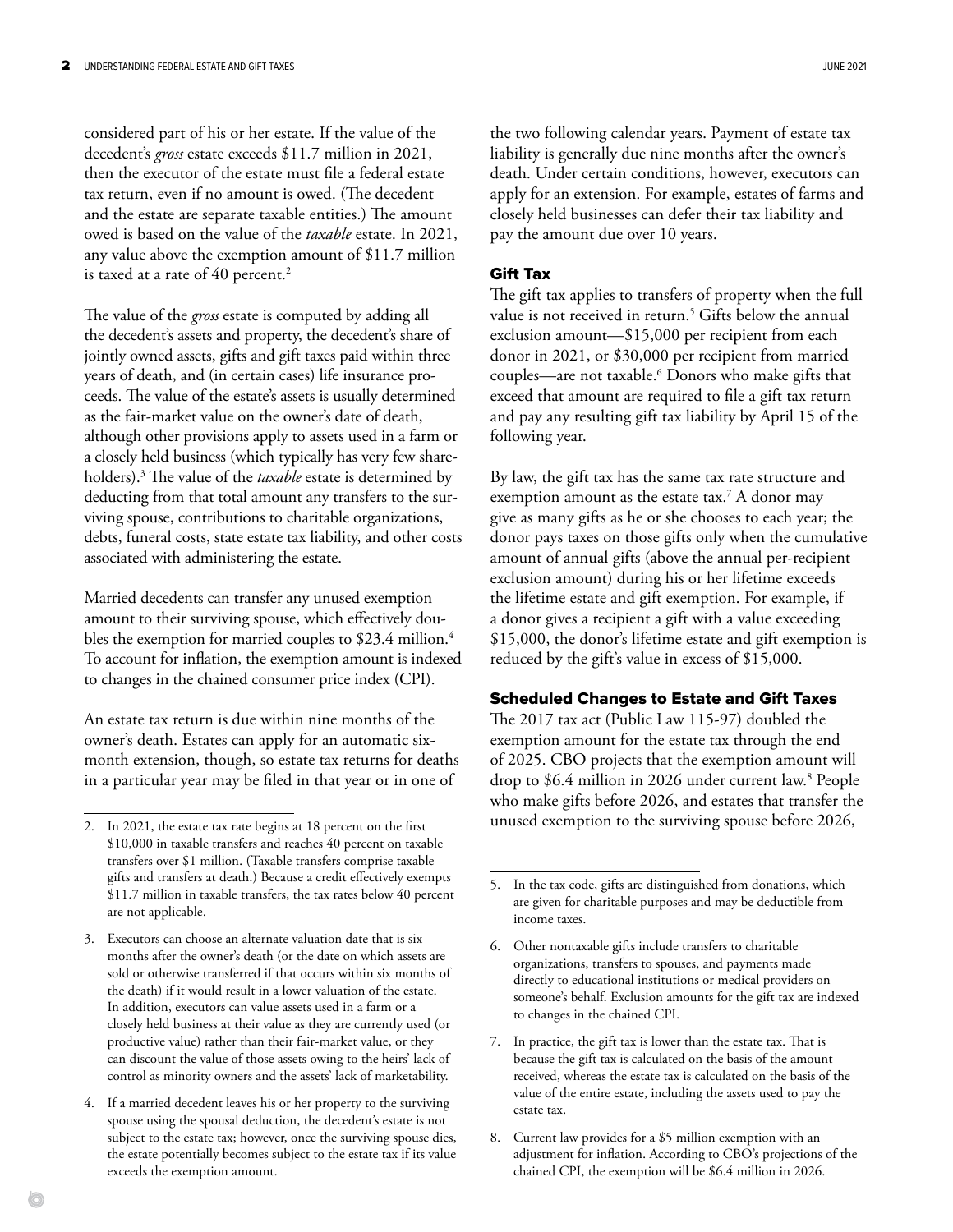will be able to keep the tax benefit of the higher exemption amount.

# Who Pays Estate and Gift Taxes?

Relatively few people pay estate and gift taxes. Among the 2.7 million decedents in 2016, about 13,000 estates were required to file a return—and of those, 5,500 estates owed taxes. CBO projects that the number of taxable estates will drop to 2,800 among 2021 decedents because of the higher exemption allowed by the 2017 tax act. In terms of gift taxes, about 236,000 gift tax returns were filed in 2018, but only 2,000 of those owed the tax. People who do not pay estate taxes may still be affected by them; that group includes heirs and people who engage in estate planning (the process of managing and allocating assets while a person is still alive) to avoid or lessen the tax.

## People Who Pay Estate and Gift Taxes

Widowed decedents and people age 80 or older accounted for the majority of taxable returns filed and estate taxes paid among decedents in 2016.<sup>9</sup> Most estates that filed an estate tax return in that year belonged to widowed decedents who were 80 or older.

- About 64 percent of taxable returns were filed by the estates of widowed decedents, and those returns accounted for 54 percent of estate tax revenues.
- About 78 percent of taxable returns were filed by the estates of decedents age 80 or older, and those returns accounted for 80 percent of estate tax revenues.

In addition, most taxable returns were filed by relatively small estates, even though most estate tax revenues came from the largest estates.

- In 2016, estates with a gross value of \$10 million or less accounted for 57 percent of taxable returns but only 11 percent of estate tax revenues.
- Estates with a gross value of \$50 million or more filed 5 percent of taxable returns but accounted for 46 percent of estate tax revenues.

In 2018, 22 percent of taxable gifts were at least \$1 million, and they accounted for 86 percent of gift tax revenues. Typically, filers must apply their estate tax exemption to the gift tax, which reduces their gift tax liability. The estate tax exemption available when those filers die,

however, will be reduced by the amounts previously applied to the gift tax while they were alive.

# Other Affected People

The estate tax affects people who do not pay it directly, such as heirs. Some people engage in estate planning to avoid paying the tax (or to reduce the amount that they owe), which may result in ownership arrangements for their assets that they would otherwise not choose. For example, people might transfer assets through a trust to their heirs earlier than they had intended so as to remove those assets from their estate.<sup>10</sup> Although the decedent's estate is responsible for paying estate taxes, the tax reduces the amount that heirs may receive.<sup>11</sup>

Heirs tend to have relatively high income. Families that received an inheritance in 2019—about 3 percent of all families according to the 2019 Survey of Consumer Finances—typically had a higher median income than other families (\$92,000 compared with  $$58,000$ ).<sup>12</sup> About half of the heirs were between the ages of 55 and 75, and most received inheritances from their parents. Those inheritances did not necessarily come from a taxable estate. The median inheritance was \$50,000, and the average inheritance was \$186,000 (because of a relatively small number of large inheritances).

# Do Estate and Gift Taxes Affect Saving?

Because the estate tax is imposed on the transfer of assets, it in effect taxes people's savings. The amount of estate tax that people pay varies—even among people with similar resources—depending on what they choose to do with their money. For instance, the tax on an estate left by someone who saves more will be higher than the

See Internal Revenue Service, Statistics of Income Tax Statistics, "Estate Tax Data Tables, Selected Years of Death" (accessed January 8, 2021),<https://go.usa.gov/xHjC2>.

<sup>10.</sup> A trust is a legal arrangement in which assets are held or used by a person or entity for the benefit of another person. There are many types of trusts, and they are generally governed by state laws. One such type is an irrevocable trust, which is commonly used because it places assets outside of the grantor's estate and therefore not subject to the estate tax; however, once the trust is established, the grantor loses control of the assets and cannot change the terms of the trust.

<sup>11.</sup> An alternative to the estate tax is an inheritance tax under which heirs are responsible for paying taxes on the assets transferred to them. For more discussion, see Joint Committee on Taxation*, Description and Analysis of Alternative Wealth Transfer Tax Systems*, JCX-22-08 (March 10, 2008), [www.jct.gov/publications/2008/](http://www.jct.gov/publications/2008/jcx-22-08) [jcx-22-08](http://www.jct.gov/publications/2008/jcx-22-08) (PDF, 102 KB).

<sup>12.</sup> Median family income is the income dividing families into two equal groups. For example, half of all families that received an inheritance had an income that was below \$92,000, while half had income above it.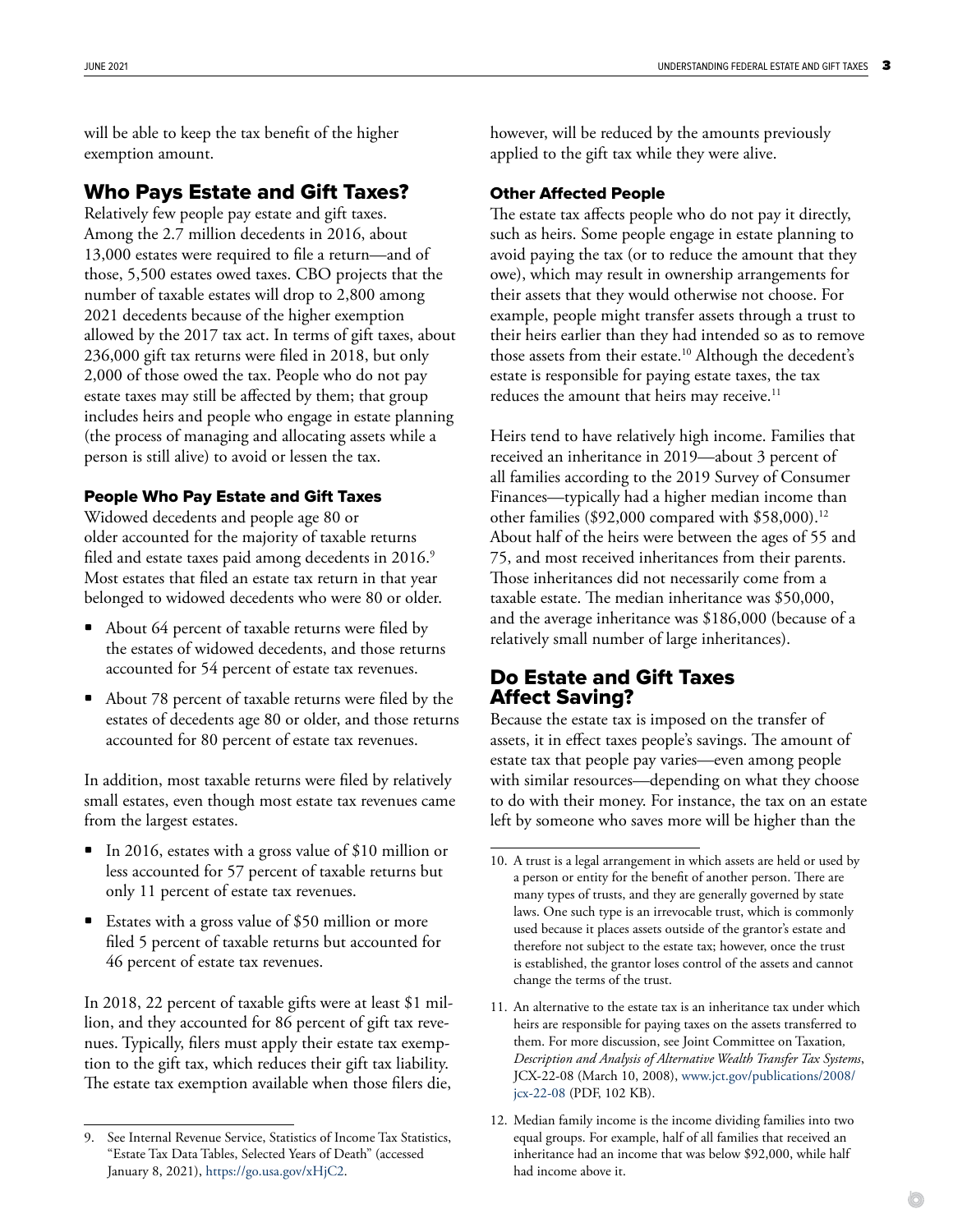tax on an estate left by someone who spends more. As a result, the estate tax could encourage people to save and invest less by making it more expensive for them to leave money to their heirs. Overall, however, the empirical evidence on the effect of the estate tax on saving is inconclusive.<sup>13</sup>

The lack of consensus about the overall effect of the estate tax on saving stems from several factors. The smaller inheritances left to heirs because of the estate tax might induce people, or their heirs, to save more. Alternatively, estate taxes would have little effect on the saving behavior of people who do not intend to leave an inheritance. Another consideration is the way capital gains taxes apply to the value of inherited assets (see [Box 1](#page-4-0)). Because of the step up in basis—upon inheritance, the cost basis of an asset is increased to its fair-market value—any appreciation in value while the decedent held the asset is not subject to capital gains taxes, which could motivate people to save more.

# What Assets Make Up Taxable Estates?

Assets of taxable estates can be classified in one of five categories: financial, real estate, business, retirement, and other (which includes works of art and depletable and intangible assets).<sup>14</sup> As reported on estate tax returns, those asset groupings are similar to the ones used in CBO's estate tax model. Understanding their distribution helps CBO project estate and gift tax receipts more precisely and accurately.

#### Taxable Estates Over Time

In 2018, taxable estates reported \$106 billion in gross assets.15 Financial assets, which include stocks, bonds,

- 14. Depletable assets are those whose use is subject to exhaustion, such as oil and gas wells or other natural deposits. Intangible assets include licenses, patents, and registered trademarks.
- 15. Most returns filed in 2018 were for deaths that occurred in 2017, when the filing threshold was \$5.49 million in gross

and cash, made up the majority of those gross assets, totaling \$64.6 billion.<sup>16</sup> The next-largest category was real estate assets, which totaled \$20.9 billion in 2018. The remaining asset types—business, retirement, and other—contributed smaller amounts: \$11.7 billion, \$4.7 billion, and \$4.2 billion, respectively.

Except in 2011, the overall composition of assets was relatively stable between 2009 and 2018 (see [Figure 1\)](#page-5-0).<sup>17</sup> Financial assets declined slightly over the period as a share of the total, from 63 percent of all assets in 2009 to 61 percent in 2018, although the dollar amount of those assets remained constant at about \$64 billion in both years. As a percentage of total assets, the shares of business assets and other assets grew: Business assets increased from 8 percent of all assets in 2009 to 11 percent in 2018, and other assets rose from 3 percent of all assets in 2009 to 4 percent in 2018. In contrast, allocations of real estate and retirement assets decreased: Real estate assets declined from 21 percent of all assets in 2009 to 20 percent in 2018, and retirement assets fell from 5 percent to 4 percent over that period.<sup>18</sup>

#### Taxable Estates by Size

In 2018, the largest taxable estates—those with gross assets of \$50 million or more—held 42 percent of the gross assets among all taxable estates, despite accounting for 6 percent of those estates (see [Table 1 on page 7\)](#page-6-0). The largest estates held 43 percent (or \$27.9 billion) of reported financial assets, 56 percent (or \$6.6 billion) of business assets, and 67 percent (or \$2.8 billion) of the assets categorized as other. The largest estates also held the greatest proportion of real estate assets (32 percent, or \$6.6 billion). The rest of those assets were distributed relatively evenly among smaller taxable estates.

assets. Because of filing extensions, however, some returns were filed in 2018 for deaths that occurred before 2017, when filing thresholds were lower. A small number of estate tax returns were filed for deaths that occurred in 2016.

- 16. Assets were placed into one of five categories based on the type of property that was reported on the estate tax return.
- 17. The filing threshold rose from \$2 million for people who died in 2008 to \$5.49 million for people who died in 2017. In 2011, the amount of assets reported was unusually low, owing to the repeal of the estate tax for people who died in 2010. (Estates had the option of paying the estate tax in effect in 2011 instead.)
- 18. Retirement assets include annuities, assets held in defined contribution plans (such as individual retirement accounts), and the taxable portion of survivors' benefits from defined benefit plans (such as employer-provided pensions).

<sup>13.</sup> For a recent summary of the behavioral effects of estate and gift taxes, see David Joulfaian, "What Do We Know About the Behavioral Effects of the Estate Tax?" *Boston College Law Review*, vol. 57, no. 3 (May 2016), pp. 843–858, [https://](https://tinyurl.com/2bnnbafd) [tinyurl.com/2bnnbafd.](https://tinyurl.com/2bnnbafd) For more discussion of the behavioral effects of estate taxes on people's work, saving, and charitable contributions, see Congressional Budget Office, *Federal Estate and Gift Taxes* (December 2009), [www.cbo.gov/](http://www.cbo.gov/publication/41851) [publication/41851](http://www.cbo.gov/publication/41851); and Joint Committee on Taxation, *History, Present Law, and Analysis of the Federal Wealth Transfer Tax System*, JCX-52-15 (March 2015), [www.jct.gov/](http://www.jct.gov/publications/2015/jcx-52-15) [publications/2015/jcx-52-15](http://www.jct.gov/publications/2015/jcx-52-15) (PDF, 263 KB).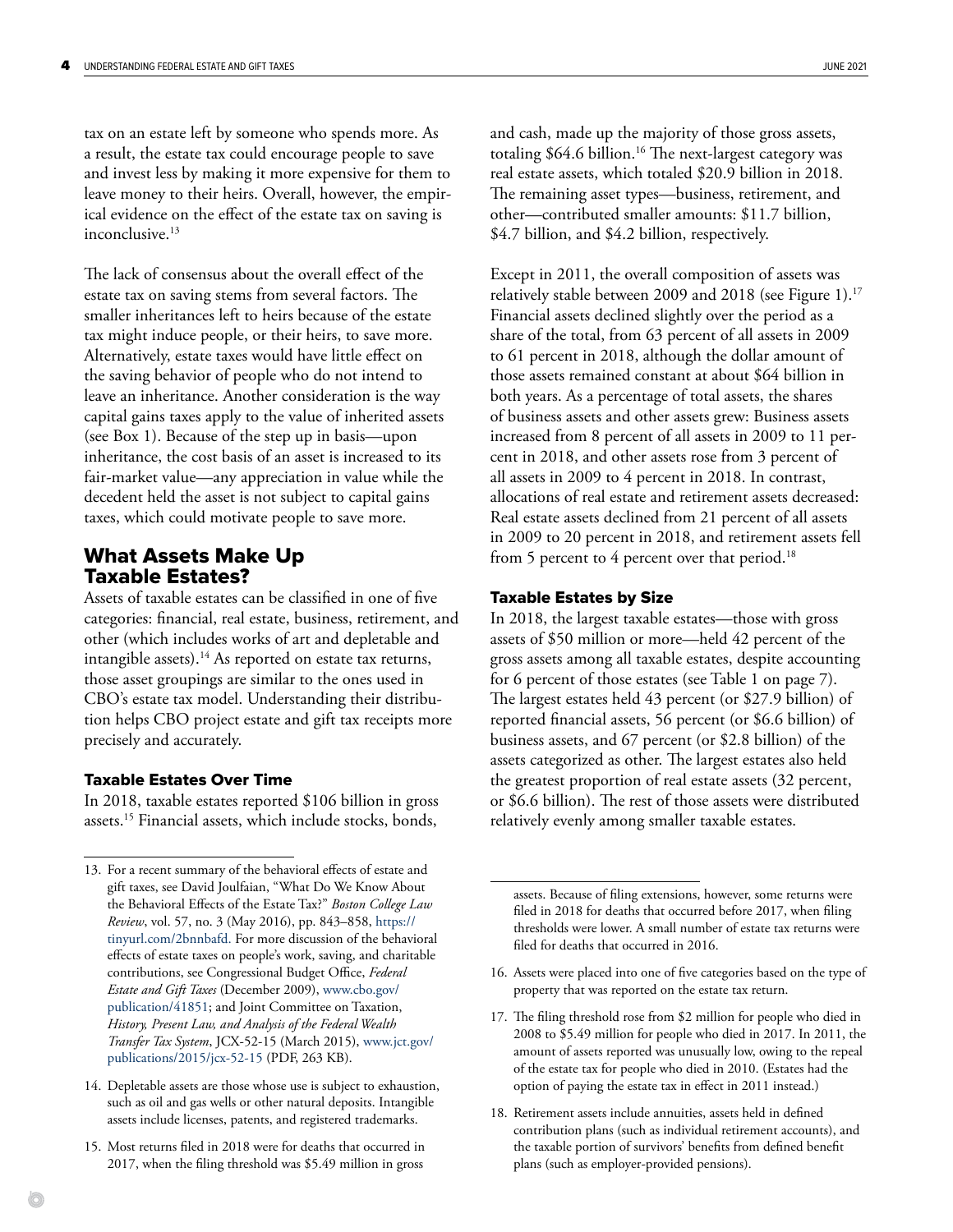#### <span id="page-4-0"></span>**Box 1.**

# How Inherited Assets Are Valued for Capital Gains Taxes

People who sell assets are generally subject to tax on any resulting capital gains. Those gains are typically calculated as the asset's sale price minus its adjusted basis, or the cost of acquiring the asset. In 2021, capital gains on assets held for more than one year are subject to a maximum individual income tax of 20 percent, plus a 3.8 percent net investment income tax for taxpayers with higher income.

Assets that are held until an owner's death avoid those taxes because their basis is "stepped up" to the fair-market value at the time of the owner's death. When an heir sells an inherited asset, the heir's capital gains taxes are based only on the change in the asset's value from the stepped-up basis.<sup>1</sup> (For gifted assets, the recipient's basis for the asset is the same as the donor's—also called carryover basis.) Stepped-up basis creates an incentive for owners to hold on to their assets instead of shifting them into other uses. That lock-in effect could reduce productivity if those assets could have instead been shifted into more productive uses. Owners who hold on to their assets may incur the estate tax even if they avoid capital gains taxes, however, because those assets are included in the decedent's gross estate.<sup>2</sup>

Researchers have estimated that unrealized capital gains account for 34 percent to 44 percent of the value of all taxable estates, though the estimates vary by asset type and estate size.3 Unrealized gains account for most of the value of closely

Retirement assets followed a different pattern in 2018. The smallest taxable estates, those with gross assets of less than \$10 million, held the largest proportion of retirement assets, accounting for 38 percent of the \$4.7 billion in reported retirement assets. Estates with gross assets

held stocks and intangible assets.<sup>4</sup> In addition, unrealized gains as a share of taxable estates are highest among the largest estates (defined here as those with assets of \$20 million or more).

Lawmakers have proposed changing the tax treatment of assets transferred at death. Among those proposals are ones that would replace stepped-up basis with carryover basis or treat transfers at death as a sale so that appreciated assets would be subject to capital gains taxes.<sup>5</sup> Those proposals would reduce the lock-in effect for decedents but could still affect when assets were sold. If carryover basis was adopted for inherited assets, heirs could be more reluctant to sell appreciated assets than they are now. Also, if accrued capital gains were taxed at death, then estates might need to liquidate assets to pay the tax liability due. In addition, those proposals would act as a wealth tax, so their implementation could increase the progressivity of the tax system and reduce wealth inequality.6 To administer the proposals, policymakers would need to consider what basis to use to value a decedent's assets if the original basis could not be determined.

[http://dx.doi.org/10.1257/aer.p20161037;](http://dx.doi.org/10.1257/aer.p20161037) Robert B. Avery, Daniel J. Grodzicki, and Kevin B. Moore, "Death and Taxes: An Evaluation of the Impact of Prospective Policies for Taxing Wealth at the Time of Death," *National Tax Journal*, vol. 68, no. 3 (September 2015), pp. 601–632, <http://dx.doi.org/10.17310/ntj.2015.3.05>; and Department of the Treasury, Office of Tax Analysis, *Tax Expenditure for Exclusion of Capital Gains at Death* (August 2014),<https://go.usa.gov/xHW4f>(PDF, 1.4 MB).

- 4. Closely held stocks are stocks of a company that are held predominantly by a small number of people and therefore not actively traded. Intangible assets are assets such as licenses, patents, or registered trademarks.
- 5. See Congressional Budget Office, "Change the Tax Treatment of Capital Gains From Sales of Inherited Assets," in *Options for Reducing the Deficit: 2019 to 2028* (December 2018), pp. 219–220, [www.cbo.gov/](http://www.cbo.gov/publication/54667) [publication/54667;](http://www.cbo.gov/publication/54667) and Harry L. Gutman, "Taxing Gains at Death," *Tax Notes Federal* (January 11, 2021), [https://tinyurl.com/a2tp6vrn.](https://tinyurl.com/a2tp6vrn)
- 6. See Natasha Sarin, Lawrence H. Summers, and Joe Kupferberg, "Tax Reform for Progressivity: A Pragmatic Approach," in Emily Moss, Ryan Nunn, and Jay Shambaugh, eds., *Tackling the Tax Code: Efficient and Equitable Ways to Raise Revenue* (Brookings Institution, 2020), pp. 317–352.

of \$10 million to less than \$20 million held 25 percent (or \$1.2 billion) of retirement assets, and the remaining retirement assets were held by taxable estates with \$20 million or more in gross assets.

<sup>1.</sup> The estate tax was repealed for people who died in 2010. Assets transferred at death in that year were valued using a modified carryover basis, but estates could instead choose to pay the estate tax under the law in effect in 2011 and thus use stepped-up basis.

<sup>2.</sup> There is evidence that the estate tax encourages people to realize capital gains. For more discussion, see Athiphat Muthitacharoen, *The Impact of the Estate Tax on Capital Gains Realizations: Evidence From the Taxpayer Relief Act of 1997*, Working Paper 2010-08 (Congressional Budget Office, November 2010), [www.cbo.gov/publication/21941.](http://www.cbo.gov/publication/21941)

<sup>3.</sup> See Robert Gordon, David Joulfaian, and James Poterba, "Revenue and Incentive Effects of Basis Step-Up at Death: Lessons From the 2010 'Voluntary' Estate Tax Regime," *American Economic Review: Papers & Proceedings 2016*, vol. 106, no. 5 (May 2016), pp. 662–667,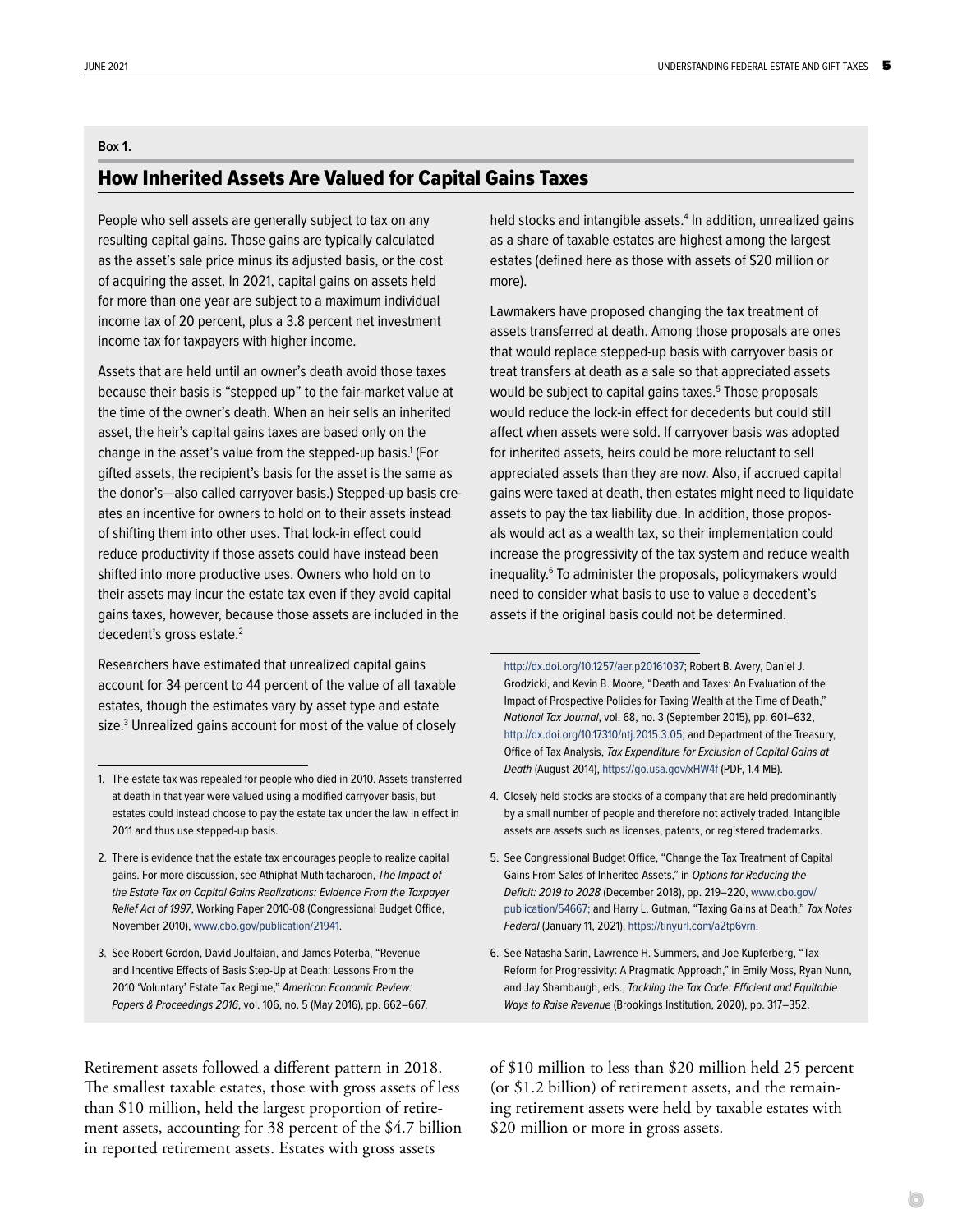#### <span id="page-5-0"></span>**Figure 1.**

# Assets of Taxable Estates, by Category and Year of Filing



Data source: Internal Revenue Service's Statistics of Income. See [www.cbo.gov/publication/57129#data.](http://www.cbo.gov/publication/57129#data)

Amounts are in nominal dollars.

Most returns are filed in the year following the owner's death; however, because of filing extensions, some returns are filed for deaths that occurred two years earlier.

a. "Other" includes works of art, depletable assets (such as oil and gas holdings), and intangible assets (such as intellectual property products).

# What Are Projected Revenues From Estate and Gift Taxes?

Estate and gift tax revenues in 2020 totaled \$17.6 billion, which was 0.5 percent of total receipts and 0.1 percent of GDP. Since 1980, combined estate and gift tax revenues have varied from close to zero as a share of GDP (or \$7 billion) in 2011 to 0.3 percent of GDP (or \$28 billion) in 1999.

As part of its baseline budget projections, CBO projects estate and gift receipts for each fiscal year in its 10-year budget period. CBO projects that, under current law, estate and gift tax revenues would total \$21.6 billion in 2021 and rise to \$49.5 billion in 2031. Estate tax revenues are projected to increase sharply after 2025, when the exemption amount is scheduled

to drop (see [Figure 2\)](#page-7-0).19 Over the 2021–2031 period, combined estate and gift tax revenues are projected to total \$372 billion. In CBO's projections, estate and gift receipts equal less than 0.2 percent of GDP in each year of that period.

To project estate and gift tax revenues, CBO uses a model that estimates the tax liability for a representative sample of U.S. households. The model projects the distribution of wealth across the population over the 10-year period, reflecting changes in the economy and demographic shifts, including changes in mortality.

#### How CBO Models Estate and Gift Tax Revenues

CBO uses two sources of data to estimate a complete distribution of household wealth. The first source is estate tax returns, which provide information about household wealth for decedents whose wealth is greater than the exemption amount. The second source is the Survey of Consumer Finances, which provides information about other decedents.20 Both sources are necessary to create a comprehensive measure of wealth for all decedents in a given year—those that are required to file an estate tax return as well as those with estates whose gross value falls below the filing threshold.

The model uses a sample of estate tax returns to estimate the wealth of people who died in a particular year, also known as the decedent sample. Because estates have an extended period to file a return, several years of tax data are combined to capture data representing the wealth of all people who died in a year. The model then estimates the wealth of the entire living population using the estate multiplier method, which divides the sample weights designed to approximate the population of estate tax filers by each person's probability of death.<sup>21</sup>

<sup>19.</sup> For revenue projections by category, see the supplemental data published with Congressional Budget Office, *The Budget and Economic Outlook: 2021 to 2031* (February 2021), [www.cbo.gov/](http://www.cbo.gov/publication/56970) [publication/56970](http://www.cbo.gov/publication/56970).

<sup>20.</sup> The exemption amount has risen over time. In 2018, the most recent year for which tax data are available, the exemption was \$11.18 million. CBO also used data from earlier years to create the distribution—for example, estate tax returns from 2001 decedents were used to fill in the sample between \$1 million and \$5 million.

<sup>21.</sup> For more discussion of the estate multiplier method, see Aaron Barnes, *Personal Wealth, 2013*, Statistics of Income Bulletin (Internal Revenue Service, Winter 2019), [https://go.usa.gov/](https://go.usa.gov/xHD9A) [xHD9A](https://go.usa.gov/xHD9A) (PDF, 563 KB).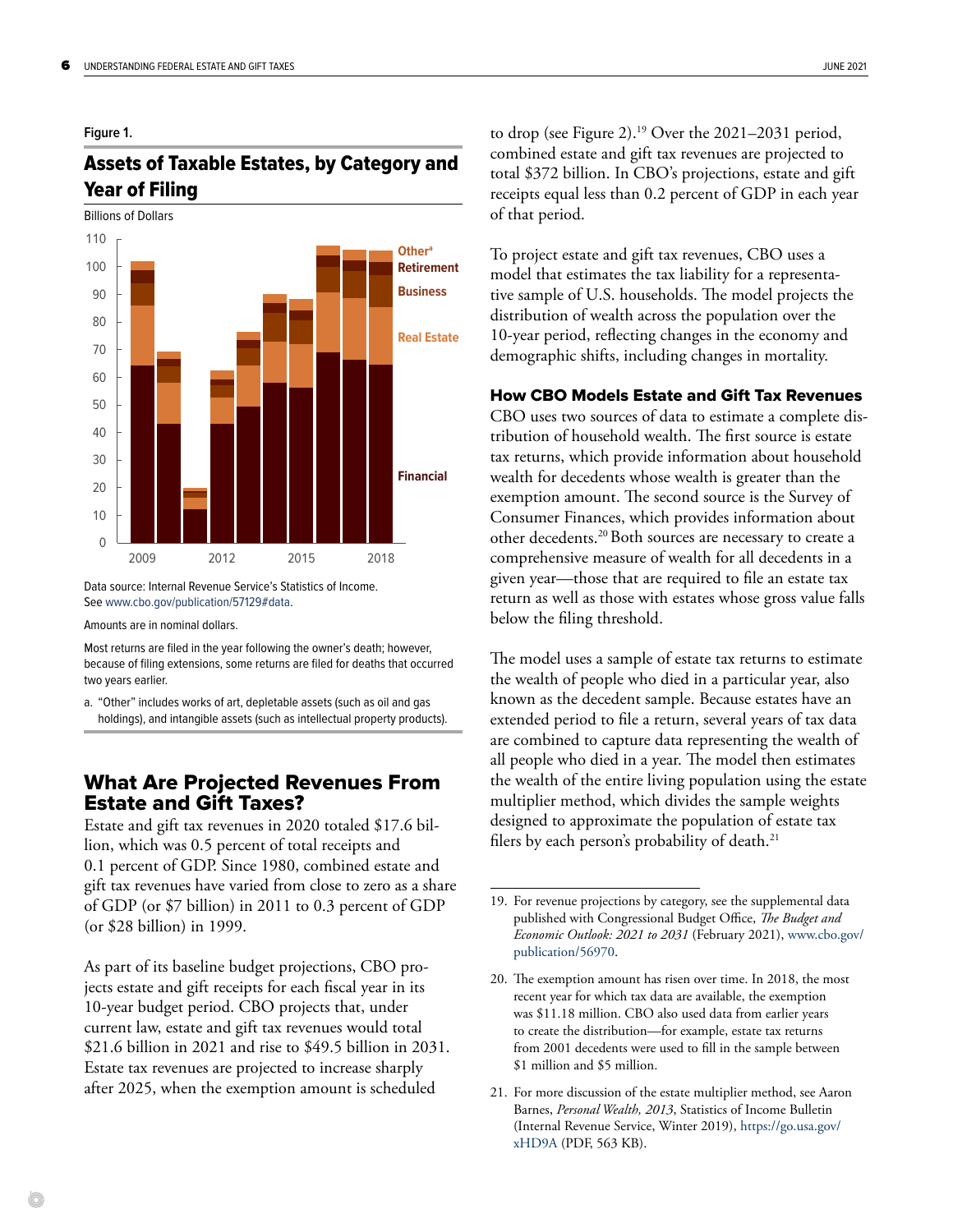#### <span id="page-6-0"></span>**Table 1.**

# Asset Allocation Among Taxable Estates, by Estate Size, 2018

Percent

|                                         | <b>Estate Size, From Smallest to Largest Value</b><br>(Millions of dollars) |               |                                  |                  |       |
|-----------------------------------------|-----------------------------------------------------------------------------|---------------|----------------------------------|------------------|-------|
|                                         | Less<br>Than<br>10                                                          | 10 to<br>Less | 20 to<br>Less<br>Than 20 Than 50 | 50<br>or<br>More | Total |
| <b>Asset Category</b>                   |                                                                             |               |                                  |                  |       |
| Financial                               | 18                                                                          | 18            | 21                               | 43               | 100   |
| Real estate                             | 22                                                                          | 22            | 24                               | 32               | 100   |
| <b>Business</b>                         | 14                                                                          | 14            | 15                               | 56               | 100   |
| Retirement                              | 38                                                                          | 25            | 20                               | 17               | 100   |
| Other <sup>a</sup>                      | 8                                                                           | 9             | 16                               | 67               | 100   |
| All                                     | 19                                                                          | 18            | 20                               | 42               | 100   |
| Memorandum:                             |                                                                             |               |                                  |                  |       |
| Number of Taxable<br>Estate Tax Returns | 3,037                                                                       | 1,413         | 722                              | 313              | 5,485 |

Data source: Internal Revenue Service's Statistics of Income. See [www.cbo.gov/publication/57129#data.](http://www.cbo.gov/publication/57129#data)

Most returns filed in 2018 were for deaths that occurred in 2017, when the filing threshold was \$5.49 million in gross estate assets. Because of filing extensions, however, some returns were filed in 2018 for deaths that occurred before, when filing thresholds were lower.

a. "Other" includes works of art, depletable assets (such as oil and gas holdings), and intangible assets (such as intellectual property products).

Once CBO has estimated a distribution of wealth, the agency groups assets and liabilities into categories, including stocks, real estate, business, bonds, mutual funds, cash, life insurance, and retirement accounts. The growth of each asset group is adjusted to match the most recent balance sheet data from the Federal Reserve's "Financial Accounts of the United States." Household wealth based on those groupings is then projected consistent with CBO's macroeconomic, financial, and demographic projections—over the 10-year period.

In each year of the projection period, estate tax liability is estimated on the basis of estate tax law, projected wealth, and mortality probabilities. Deductions from the value of a decedent's gross estate are imputed using reported deductions as a share of wealth calculated from estate tax returns. For each estate, the model estimates its potential tax liability and assigns it a mortality risk based on the age and sex of the owner. (For married couples, the mortality risk of the estate is the probability that both spouses will die in the same year.) Mortality risks are

adjusted to reflect differential mortality for individuals who purchase annuities from life insurance companies.<sup>22</sup>

For gift taxes, CBO projects revenues on the basis of projected wealth, economic conditions, and historical relationships between those variables and actual revenue collections. In addition, gift tax receipts are adjusted for anticipated changes in the exemption amount and tax rates.

#### Sources of Uncertainty in CBO's Revenue Projections

CBO's projections of estate and gift tax revenues are meant to reflect the middle of the distribution of possible outcomes. Actual year-to-year changes in receipts may be more volatile, reflecting the inherent uncertainty about people's motivations and behavior. In the past three years, for example, revenues projected early in the previous year were higher than actual revenues by 1 percent (2020), 15 percent (2019), and 3 percent (2018).<sup>23</sup> Particular sources of uncertainty include the following:

• **The degree of estate tax planning.** Tax planning can affect the size and composition of an estate's assets. People may have varying ideas about future tax legislation and about how the law will be applied to their estate. Those factors can affect the degree to which they engage in estate tax planning and other behaviors to minimize their tax liability. For example, some people may set up trusts so that their assets can be transferred to a beneficiary without incurring estate and gift taxes while allowing the donor to receive income from those assets. Other people may decide to sell an asset and realize a capital gain if they anticipate that tax rates on capital gains will rise in the future (or, conversely, they may delay realizations if they believe that rates are likely to be lower in the future).

<sup>22.</sup> Those calculations are based on estimates from Olivia S. Mitchell and others, "New Evidence on the Money's Worth of Individual Annuities," *American Economic Review*, vol. 89, no. 5 (December 1999), pp. 1299–1318, <https://tinyurl.com/2addujyd>. For information about wealth's effect on death, also see Jeffrey R. Brown, "Differential Mortality and the Value of Individual Account Retirement Annuities," in Martin Feldstein and Jeffrey B. Liebman, eds., *The Distributional Aspects of Social Security and Social Security Reform* (University of Chicago Press, January 2002), [www.nber.org/chapters/c9756](http://www.nber.org/chapters/c9756).

<sup>23.</sup> See Congressional Budget Office, *The Accuracy of CBO's Budget Projections for Fiscal Year 2020* (December 2020), [www.cbo.gov/publication/56885](http://www.cbo.gov/publication/56885), *The Accuracy of CBO's Baseline Estimates for Fiscal Year 2019* (December 2019), [www.cbo.gov/publication/55927](http://www.cbo.gov/publication/55927), and *The Accuracy of CBO's Baseline Estimates for Fiscal Year 2018* (December 2018), [www.cbo.gov/publication/54872](http://www.cbo.gov/publication/54872).